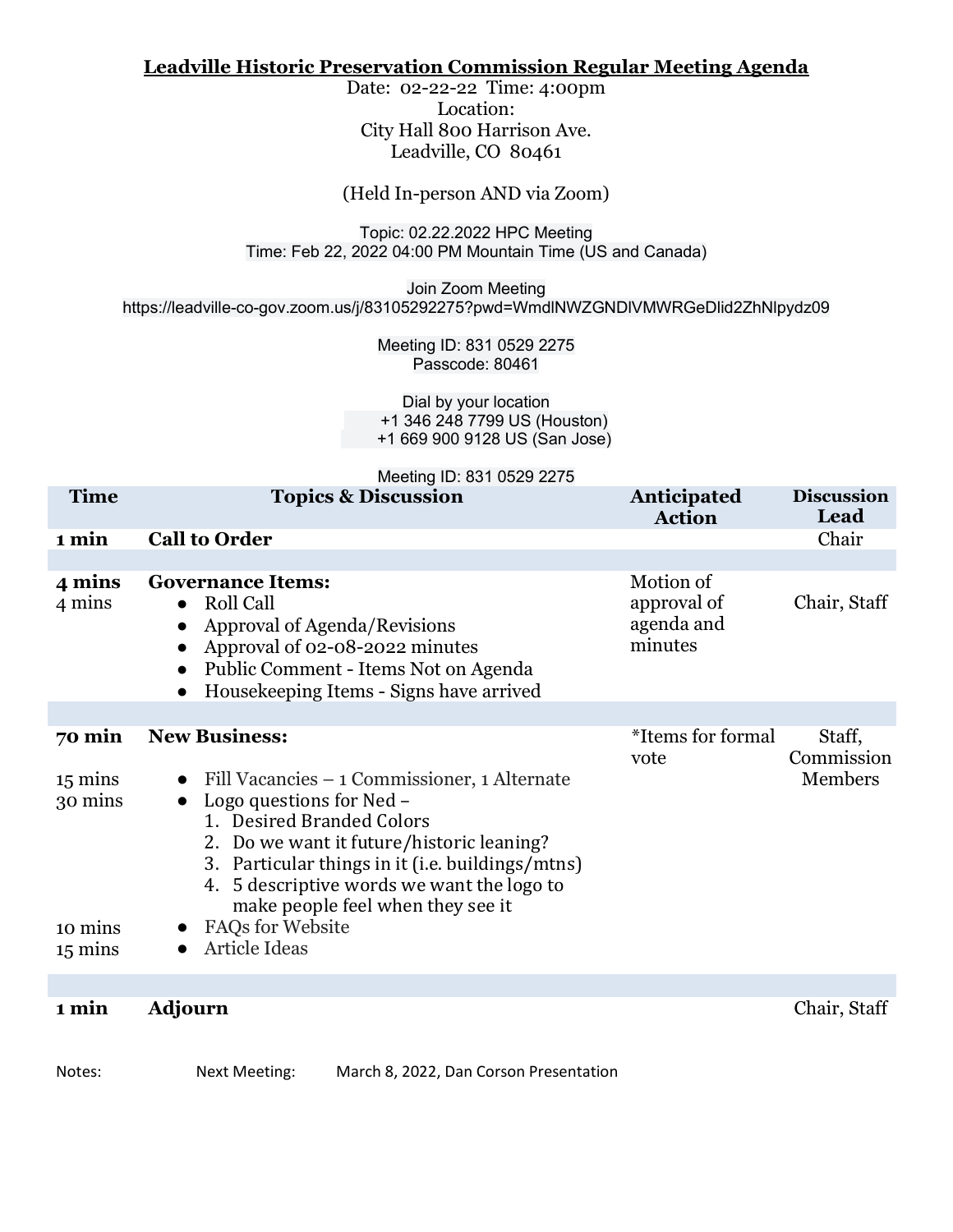#### **Tuesday, February 8, 2022- 4:00pm Leadville Historic Preservation Commission Regular Meeting Minutes City Hall and via Zoom**

#### **Attendance: Commissioners Marcia Martinek, Scott Spillman, Stephen Whittington & Joey Edwards Alternate Member – Curt Fladager - Present City of Leadville Mayor – Greg Labbe - Present**

#### **City of Leadville Administrative Assistant – Lori Tye - Present**

#### **Call to Order: 4:03 pm**

Roll Call

### **Governance Items**

Consent agenda (changes to agenda) Add Housekeeping Items to the agenda, revised agenda approved

January 25, 2022 minutes APPROVED

**Discussion Items**

### **Public Comments –** NONE

#### **New Business**

**1) Quadrennial Evaluation CLG Program – Dr. Lindsey Flewelling**  Visit possibly in March, when we have a COA. Wants to speak with commissioners and attend a meeting. HPC have a work session to prepare.<br>2) Articles for MainStreet Newsletter - Commissioner Edwards will

**2) Articles for MainStreet Newsletter –** Commissioner Edwards will get with Lori Tye and have an article for the next MainStreet Newsletter 2/16 **3) List of Projects for Yard Signs –** went over list and determined 10

projects for yard signs<br>4) HPC Logo - Ned **4) HPC Logo –** Ned Warner presentation – Commissioner Edwards moved to approve hiring Ned Warner to design the Leadville HPC logo, with a retainer of \$600.00; Commissioner Spillman seconded, unanimously approved<br>**5) CL** 

**5) CLG Materials Review** – Top priorities for Dan Corson –

Priorities/Essentials- what we should be doing as a CLG; How to we establish our Period of Significance; Tax Credit Process and the HPC role with owners

### **HPC Updates / Action Items / Housekeeping Matters**

**1) Chair Martinek Update - Realtor –** Cassandra Konoir listing on 6th St "committee already approved for multi-family"

**2) Update website as to FAQ for potential buyers**

**3) Fill vacancies – February 22nd, 2022** – Can be appointed on March 1st

### **Motion to Adjourn: Adjourned 5:21 pm**

Regular Meetings: Twice a month for spring/summer season

Next Meeting: Feb. 22, 2022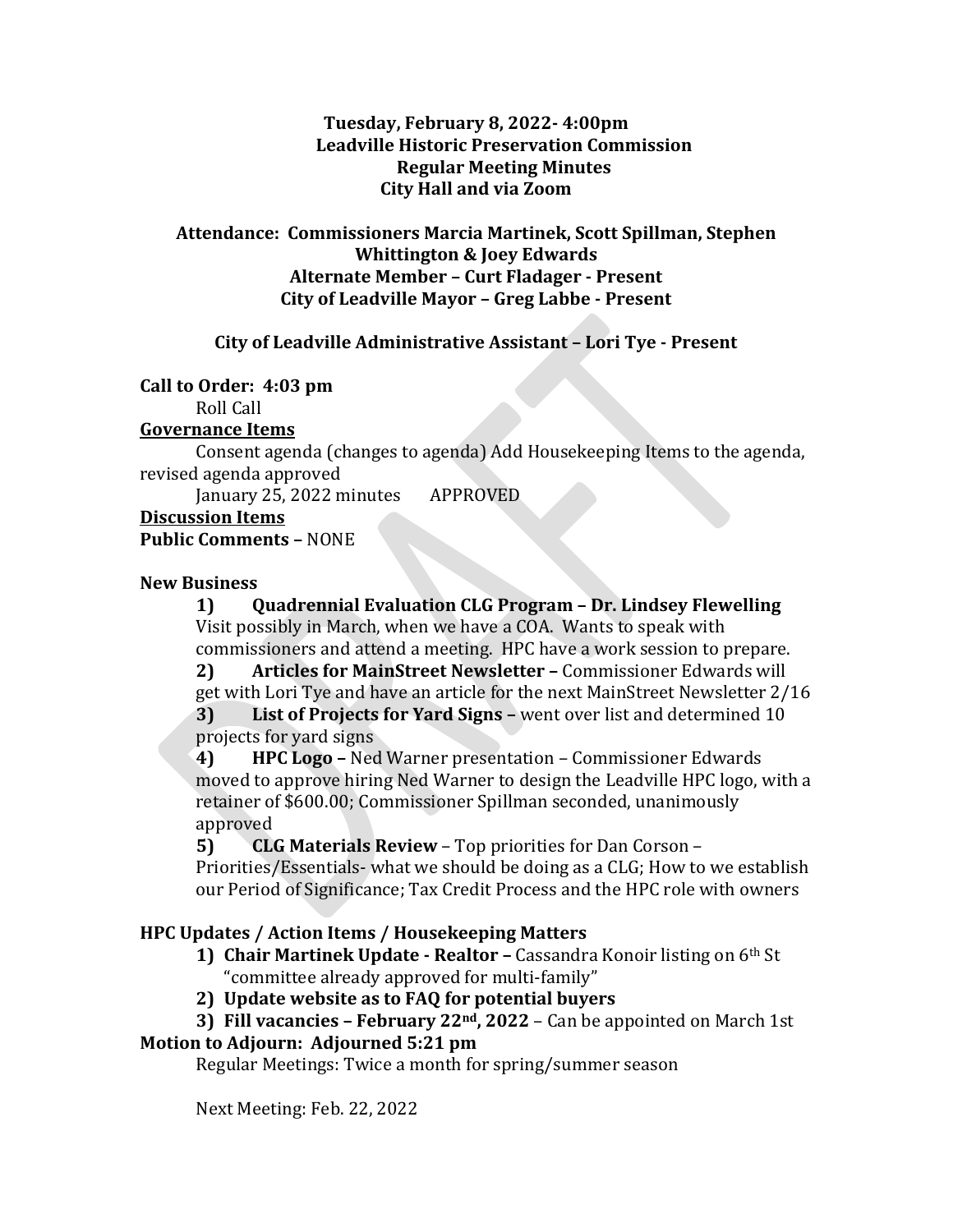# City of Leadville

800 Harrison Avenue, Leadville, CO 80461 Clerk - (719) 486-0349, Public Affairs Office - (719) 486-2092

## APPLICATION FOR THE HISTORIC PRESERVATION **COMMISSION**

| Name                                                                                                                                                                                                 |                    |  |  |  |  |  |
|------------------------------------------------------------------------------------------------------------------------------------------------------------------------------------------------------|--------------------|--|--|--|--|--|
| Address                                                                                                                                                                                              |                    |  |  |  |  |  |
| City, State, Zip                                                                                                                                                                                     |                    |  |  |  |  |  |
| Email<br>Phone                                                                                                                                                                                       | mail.              |  |  |  |  |  |
| Full time Leadville resident $\bigcup$                                                                                                                                                               | # years here<br>No |  |  |  |  |  |
| If part time, how many months a year do you spend in Leadville?                                                                                                                                      |                    |  |  |  |  |  |
| Do you have a degree in any of the following? Please check all that apply.                                                                                                                           |                    |  |  |  |  |  |
| History                                                                                                                                                                                              | Year & degree      |  |  |  |  |  |
| Archaeology                                                                                                                                                                                          | Year & degree      |  |  |  |  |  |
| <b>Architectural History</b>                                                                                                                                                                         | Year & degree      |  |  |  |  |  |
| Architecture                                                                                                                                                                                         | Year & degree      |  |  |  |  |  |
| Historic Architecture                                                                                                                                                                                | Year & degree      |  |  |  |  |  |
| Please specify your professional experience in your degree field. If you do not have a degree,<br>please explain your experience with any or all of the above areas. Please attach a separate sheet. |                    |  |  |  |  |  |
| Do you have any research experience?<br>If yes, please explain on a separate sheet.                                                                                                                  | Yes<br>No          |  |  |  |  |  |

How many hours a month are you able to spend with the HPC?

\* Canzenton

 $\prec$  dours

Are you willing to attend training sessions to become more knowledgeable about the CLG? Do you have special skills that will enhance the HPC? Please describe QLS  $FQV$  $\alpha$  is the contribution of the contribution of the contribution of the contribution of the contribution of the contribution of the contribution of the contribution of the contribution of the contribution of the contribut Historic Preservation Commission préservention.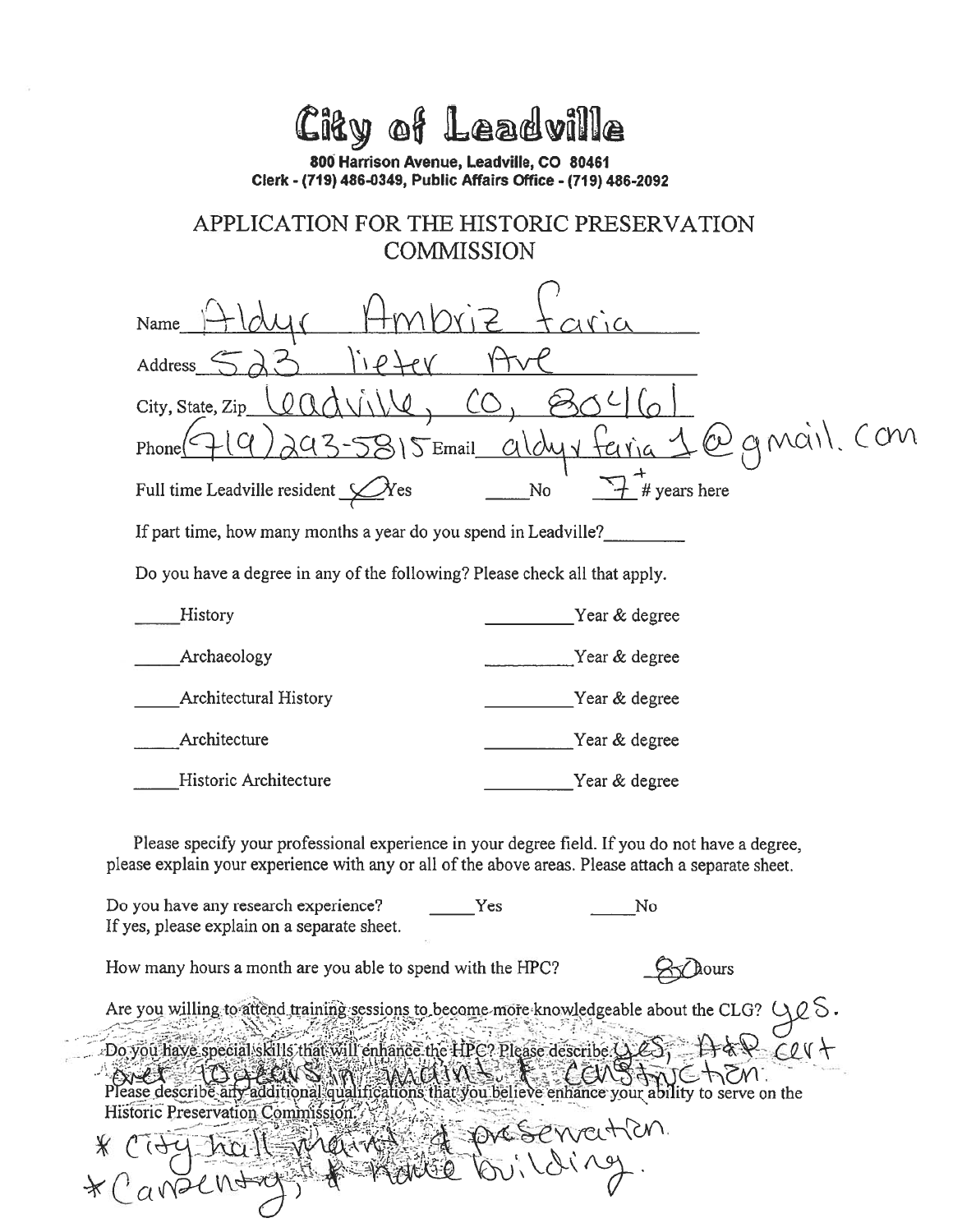City of Leadville

800 Harrison Avenue, Leadville, CO 80461 Clerk - (719) 486-0349, Public Affairs Office - (719) 486-2092

## APPLICATION FOR THE HISTORIC PRESERVATION **COMMISSION**

| Name                                                                                                                                                                                                                          |  |  |  |  |  |  |  |
|-------------------------------------------------------------------------------------------------------------------------------------------------------------------------------------------------------------------------------|--|--|--|--|--|--|--|
| Address                                                                                                                                                                                                                       |  |  |  |  |  |  |  |
| 20 <sup>2</sup><br>City, State, Zip                                                                                                                                                                                           |  |  |  |  |  |  |  |
| (2) COMOAST, NET<br>Email MLMCONSTRUCT<br>Phone 724 961 08                                                                                                                                                                    |  |  |  |  |  |  |  |
| Full time Leadville resident<br>Yes<br><b>No</b><br># years here                                                                                                                                                              |  |  |  |  |  |  |  |
| If part time, how many months a year do you spend in Leadville?                                                                                                                                                               |  |  |  |  |  |  |  |
| Do you have a degree in any of the following? Please check all that apply.                                                                                                                                                    |  |  |  |  |  |  |  |
| History<br>Year & degree                                                                                                                                                                                                      |  |  |  |  |  |  |  |
| Archaeology<br>Year & degree                                                                                                                                                                                                  |  |  |  |  |  |  |  |
| <b>Architectural History</b><br>Year & degree                                                                                                                                                                                 |  |  |  |  |  |  |  |
| Architecture<br>Year & degree                                                                                                                                                                                                 |  |  |  |  |  |  |  |
| Historic Architecture<br>Year & degree<br>1983<br>13.5.                                                                                                                                                                       |  |  |  |  |  |  |  |
| HISTORIC PRESERVATION<br>Please specify your professional experience in your degree field. If you do not have a degree,<br>please explain your experience with any or all of the above areas. Please attach a separate sheet. |  |  |  |  |  |  |  |
| Do you have any research experience?<br>Yes<br>If yes, please explain on a separate sheet.                                                                                                                                    |  |  |  |  |  |  |  |
| How many hours a month are you able to spend with the HPC? $OFEN$<br>hours                                                                                                                                                    |  |  |  |  |  |  |  |
| Are you willing to attend training sessions to become more knowledgeable about the CLG?                                                                                                                                       |  |  |  |  |  |  |  |
| Do you have special skills that will enhance the HPC? Please describe<br>Please describe any additional qualifications that you believe enhance your ability to serve on the<br>Historic Preservation Commission.             |  |  |  |  |  |  |  |
|                                                                                                                                                                                                                               |  |  |  |  |  |  |  |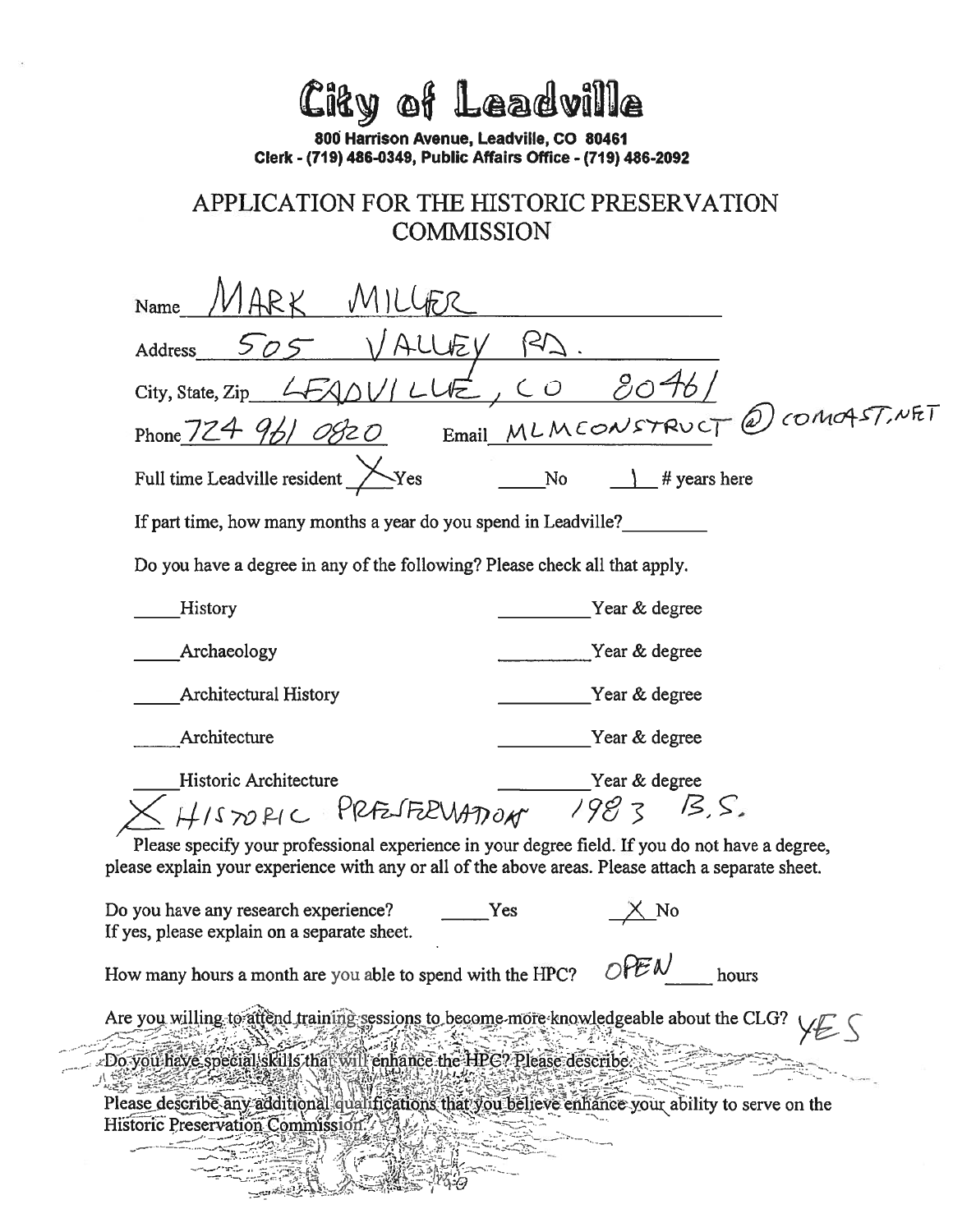**Mark Miller** 505 Valley Rd. Leadville, CO 80461 Cell-724 961 0820

#### Education

1981- A.A.- Furniture Design and Construction Jamestown Community College **State University of New York** Jamestown, New York

1983- B.S.-Historic Preservation (Individualized Studies Major) **Plattsburg State University State University of New York** Plattsburg, New York

**Work Experience** 

40 years of residential carpentry experience with about half the time self employed. Most of the work was in western PA. I moved to Colo Springs 2 years ago and worked for below.

**McGrath Construction** Janitell Rd. Colorado Springs, CO 719 243 2926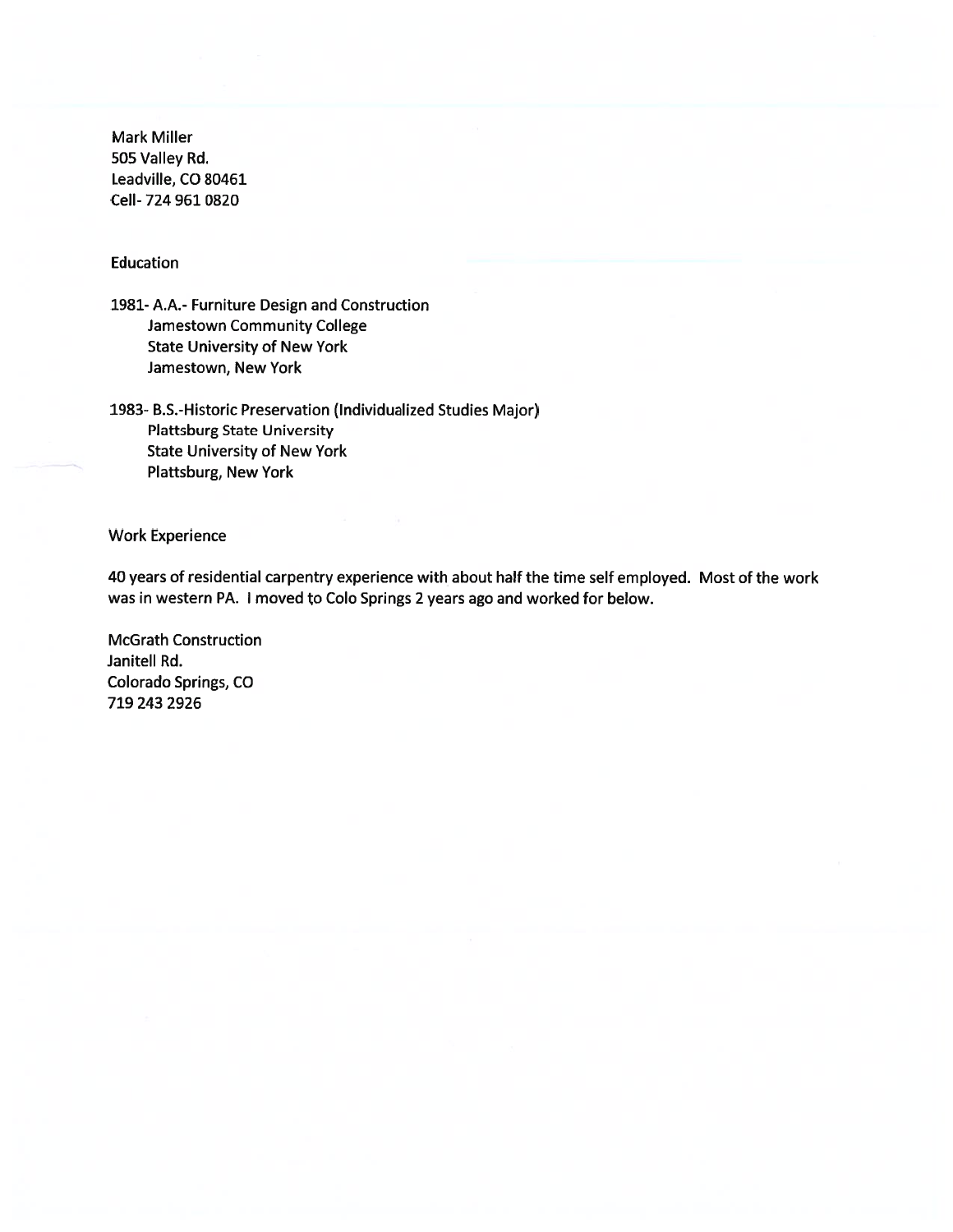| City of Leadville<br>800 Harrison Avenue, Leadville, CO 80461<br>Clerk - (719) 486-0349, Public Affairs Office - (719) 486-2092<br>APPLICATION FOR THE HISTORIC PRESERVATION<br><b>COMMISSION</b>                                                                                                                                 |  |  |  |  |  |  |
|-----------------------------------------------------------------------------------------------------------------------------------------------------------------------------------------------------------------------------------------------------------------------------------------------------------------------------------|--|--|--|--|--|--|
| <u>Ilancy Paile</u><br>Name<br>Address 711 Emerald<br>City, State, Zip $\bigcup$ $\rho$ $\alpha$<br>mainstreet e la fecount yede on<br>$_{\text{Phone}}$ 719                                                                                                                                                                      |  |  |  |  |  |  |
| # years here<br>No<br>Full time Leadville resident Ves                                                                                                                                                                                                                                                                            |  |  |  |  |  |  |
| If part time, how many months a year do you spend in Leadville?                                                                                                                                                                                                                                                                   |  |  |  |  |  |  |
| Do you have a degree in any of the following? Please check all that apply.                                                                                                                                                                                                                                                        |  |  |  |  |  |  |
| Year & degree<br>History                                                                                                                                                                                                                                                                                                          |  |  |  |  |  |  |
| Year & degree<br>Archaeology                                                                                                                                                                                                                                                                                                      |  |  |  |  |  |  |
| Year & degree<br><b>Architectural History</b>                                                                                                                                                                                                                                                                                     |  |  |  |  |  |  |
| Year & degree<br>Architecture                                                                                                                                                                                                                                                                                                     |  |  |  |  |  |  |
| Year & degree<br>Historic Architecture                                                                                                                                                                                                                                                                                            |  |  |  |  |  |  |
| Please specify your professional experience in your degree field. If you do not have a degree,<br>please explain your experience with any or all of the above areas. Please attach a separate sheet.                                                                                                                              |  |  |  |  |  |  |
| Yes<br>No<br>Do you have any research experience?<br>If yes, please explain on a separate sheet.                                                                                                                                                                                                                                  |  |  |  |  |  |  |
| • hours<br>How many hours a month are you able to spend with the HPC?                                                                                                                                                                                                                                                             |  |  |  |  |  |  |
| Are you willing to attend training sessions to become more knowledgeable about the CLG?<br>سيستعلمان<br>Do you have special skills that will enhance the HPC? Please describe<br>Please describe any additional qualifications that you believe enhance your ability to serve on the<br>Historic Preservation Commission.<br>ched |  |  |  |  |  |  |
|                                                                                                                                                                                                                                                                                                                                   |  |  |  |  |  |  |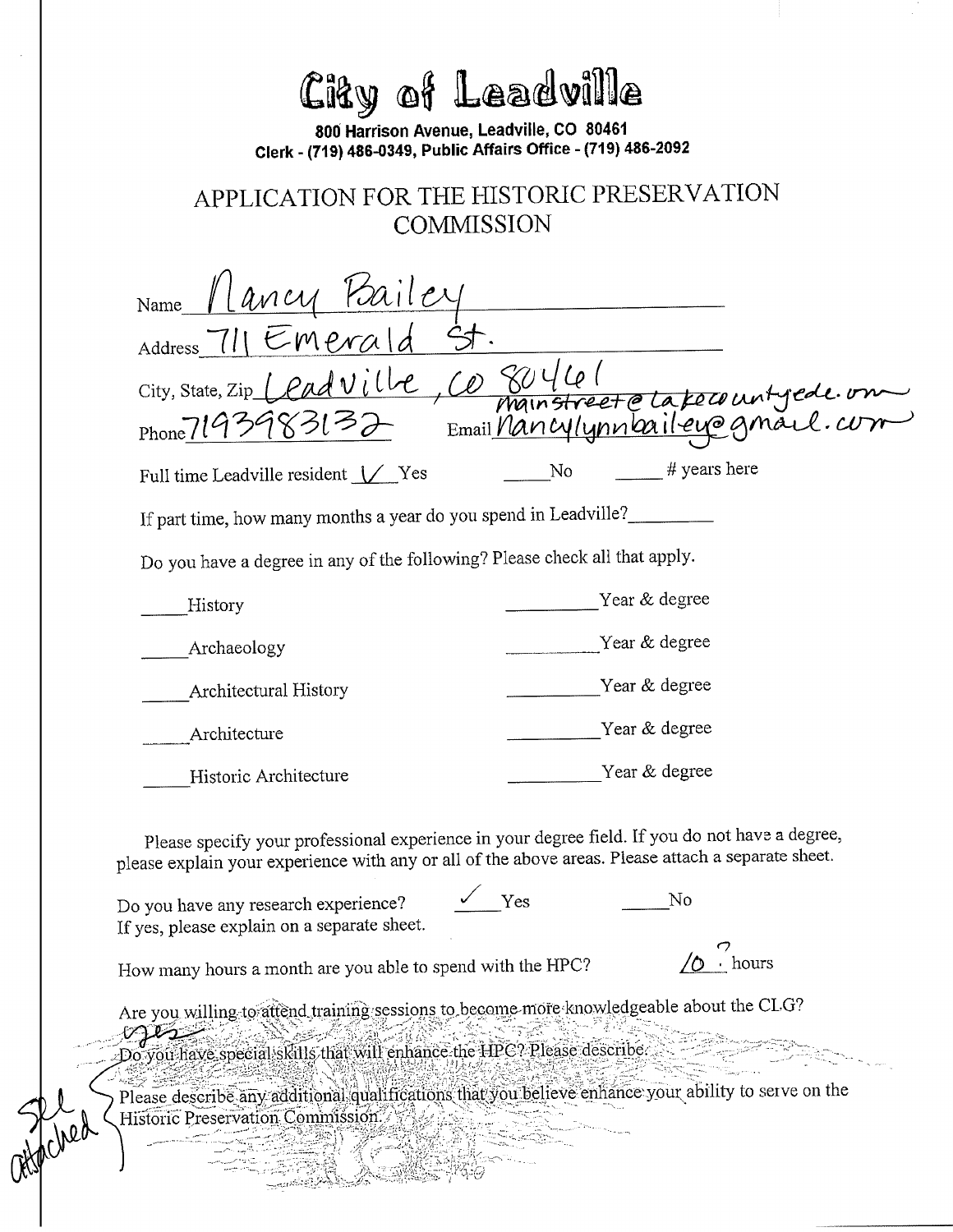Nancy Bailey City of Leadville **HPC Application** 

As the Main Street Director for the City of Leadville through the LLCEDC, it would be advantageous for our Program to remain close to HPC activities as we work together on rehabilitation efforts in our historic core.

Personally, I have a passion for community history that dates back years when I was a writer for my local historical society as well as a TV host for a public access channel highlighting historic people and events. Connecting the community to our heritage is something that will always be close to my heart.

My non-profit career spans over 25 years with a focus on housing and economic development. I believe my experience could be helpful as we navigate our efforts to keep Leadville authentic.

LinkedIn Profile: https://www.linkedin.com/in/nancy-bailey-73399b3b?lipi=urn%3Ali%3Apage%3Ad\_flagship3\_profile\_view\_base\_contact\_details%3BS9d2 LNsMQz2Vuma0kLk0iA%3D%3D

Thank you in advance for your consideration! Please let me know if you have any questions.

 $Sine$ Jancy Bailey

719-398-3132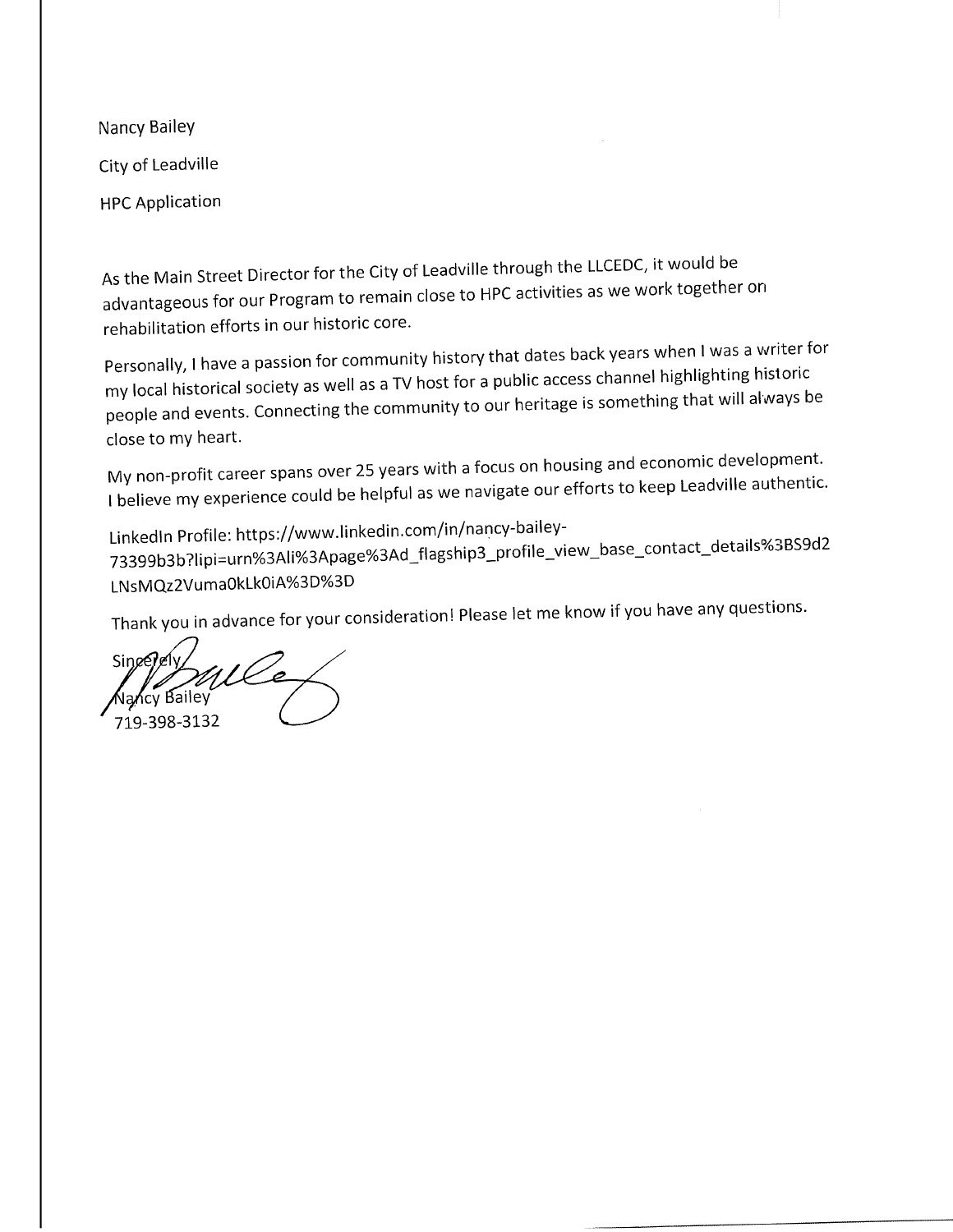

**BILL TO:** Lori Tye • adminassistant@leadville-co.gov

| <b>ITEMS</b>  |                                                                                                          |                  | QTY UNIT | PRICE TAX          |  | <b>TOTAL</b>    |
|---------------|----------------------------------------------------------------------------------------------------------|------------------|----------|--------------------|--|-----------------|
| Logo Design   |                                                                                                          | 1                | Item     | \$1,200            |  | \$1,200         |
|               |                                                                                                          |                  | Subtotal |                    |  | \$1,200         |
|               |                                                                                                          |                  |          | <b>Grand Total</b> |  | \$1,200         |
|               | <b>E'S PAYMENT SCHEDULE</b>                                                                              |                  |          |                    |  |                 |
| <b>AMOUNT</b> | <b>WHEN</b>                                                                                              | <b>INVOICE #</b> |          |                    |  | <b>STATUS</b>   |
| \$600         | Mar 4, 2022                                                                                              | #260338-000072   |          |                    |  | <b>PAY</b>      |
| \$600         | 1 month(s) after project (TBD)                                                                           | #260338-000073   |          |                    |  | <b>UPCOMING</b> |
|               | ned@junacreativeworks.com   junacreativeworks.com   (646) 335-2150   850 Ash Street, Leadville, CO 80461 |                  |          |                    |  |                 |

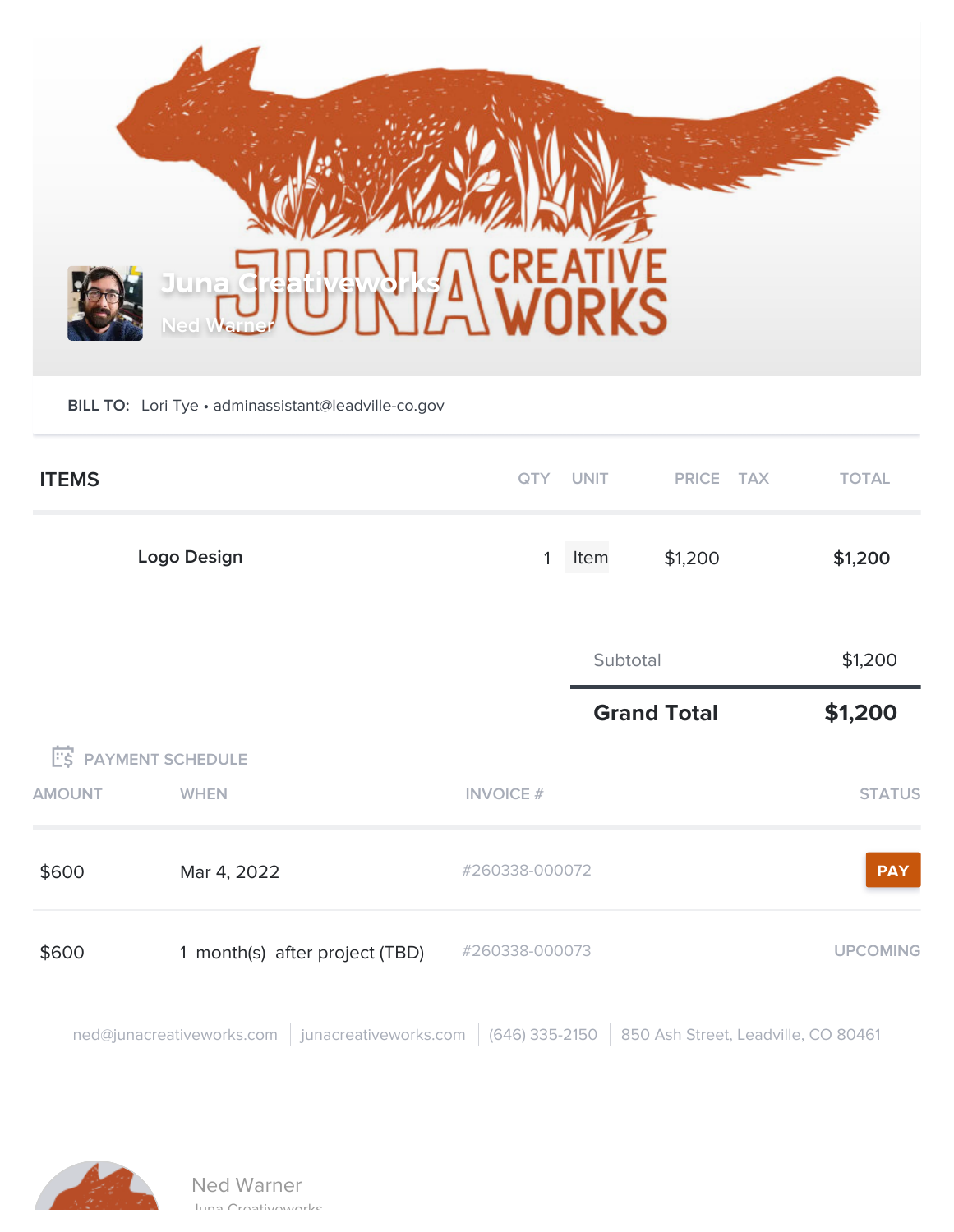Leadville Historic Preservation Commission

Frequently Asked Questions

#### Q: What is a COA?

A: COA stands for Certificate of Appropriateness – the process of applying for and meeting the requirements of any new construction, moving (relocation), demolition (partial or total), alteration or addition to any building or structure within the Leadville Historic Overlay area.

Q: How do I get information about the COA process? A:

Q: Does any project to my home or property require a COA? A: Some smaller projects are considered "insubstantial", and the HPC or the Leadville City Admin can help you determine that.

Q: Do I need a COA to remodel the interior of my home or building? A: NO – you are free to remodel or renovate the interior of your home or building as you see fit with no outside requirements.

Q: Is a COA the same thing as a Building Permit?

A: NO – these are two different things. For instance, your interior renovations may require a Lake County Building Permit, while being free of the requirement of a COA.

Q: What is a National Historic District? A:

Q: Does Leadville have a list of approved historic colors for the exterior of my home or property?

A: YES - Leadville has a substantial selection of traditionally historic colors from Leadville's famous past. The HPC can provide this color palette, and there is a display of these colors available at our Bighorn Ace Hardware store.

Q: Is a COA required for a demolition?

A: YES – A COA (as well as a Building Permit) is required to demolish any structure (or any part of a structure) on your property. This includes any and all outbuildings as well as porches and decks, regardless of condition.

Q: Can the HPC help me research the history of my home or property?

A: YES – the HPC is a great place to begin researching the history of your property. We have several free resources available, and can also point you to other resource-rich local sources as well.

Q: Where can I find a map of Leadville's Historic Overlay – and why is it important?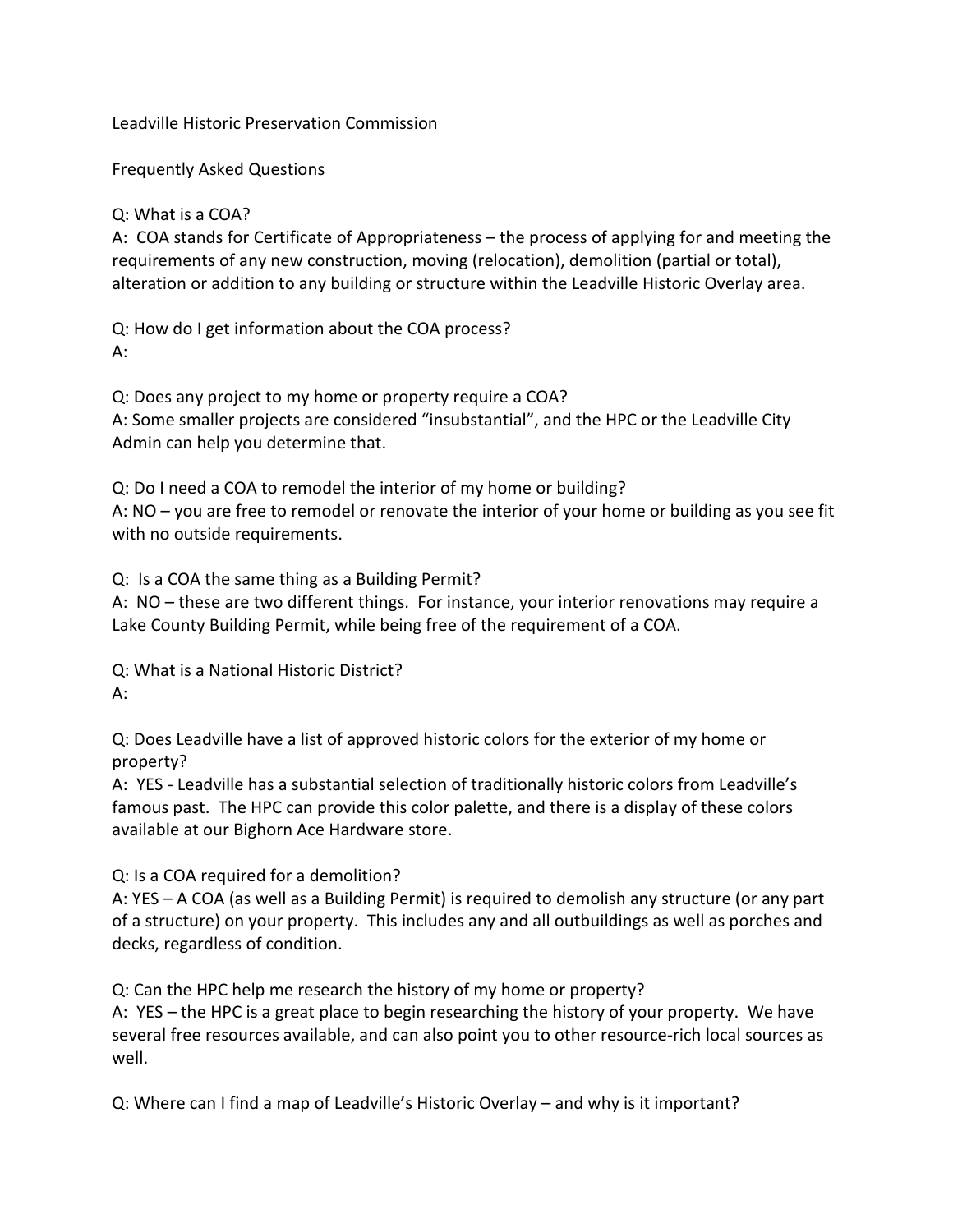Q: Are there funds available to help with renovating my property?

A: YES – there are both tax incentives as well as grant funds available for historic renovations as well as the upkeep of your property. The HPC can introduce you to the process.

Q: Does having a historic home or building affect my property values?

A: YES – having a historic home or building adds value to your property. As a matter of fact, since Leadville is a designated National Historic District, your historic home or building adds value to ALL of Leadville.

Q: What are some of the types of projects that might require a COA? A:

- Building a new home
- Demolishing any structure (or part of any structure)
- Any addition to your home or building
- Constructing a new driveway or parking area
- Changing the type and/or style of windows or exterior doors
- The addition, modification or removal of a porch
- Changing the style or materials of a roof
- Changing the exterior paint color
- Changing the shape or style of exterior siding

Q: Why should I keep the old outbuildings on my property?

A: Leadville is famous for its gold rush era outbuildings! In addition to their historical significance, many original outbuildings are located on the extreme edges of your property. Removing one would subject your future building plans to current code setback requirements, potentially reducing the viable useable square footage of your property.

A: